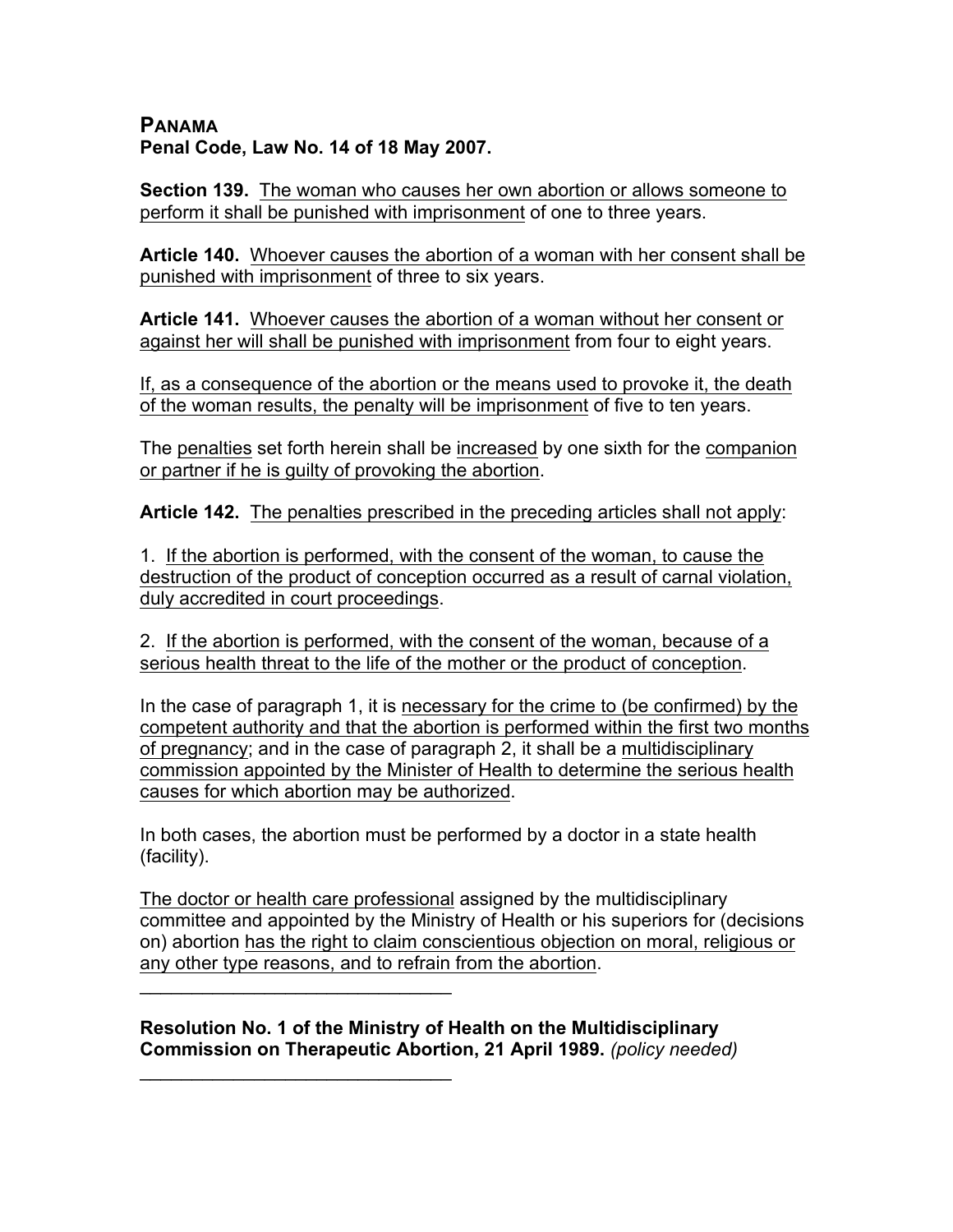## **Resolution No. 02007, 2 August 1988**

That Article 3 of Resolution No. 02007 of 2 August 1988 establishes the National Multidisciplinary Committee set up under Article 144 of Law No. 18 of 22 September 1982, concerning the authorization of the practice of therapeutic abortion motivated by causes of serious health threatening the life of the mother or the product of conception, which determines the elaboration of rules which will govern the matter at the National Level;

That by virtue of the fact that the above mentioned article for the operation of the Multidisciplinary Commission, approves for the operation of the Commission administrative technical standards;

Which for the above consideration is:

## **Resolved:**

**Article 1.** The National Multidisciplinary Commission established in Article 144 of Law No. 18 of 22 September 1982, authorizing therapeutic abortion in the Republic of Panama for serious causes of health that endanger the life of the mother or the product of conception.

**Article 2.** The full National Multidisciplinary Commission is appointed by the Ministry of Health, and determines the serious health causes warranting the application of termination of pregnancy.

**Article 3.** To grant the request of abortion are required:

- (a) Application and written consent of the woman;
- (b) Medical report specifying diagnostic or reason for the request;
- (c) Supplementary Exams ... laboratory to confirm the diagnosis.

FIRST PARAGRAPH: In cases of underage women or uninhabited for legal reasons, the Commission should have the consent of the legal representative.

**Article 4.** Where necessary, writing the opinion of other health professionals who will work with members of the Commission will be requested.

**Article 5.** All administrative and technical procedures related to the application of therapeutic abortion, must utilize state institutions, so that attends best for women in the early stages of gestation.

**Article 6.** In each Area or Region, the head of Gynecology and Obstetrics Hospital of each, must analyze the patient requests from your Area or Region and verify compliance with all the requirements mentioned in the paragraphs of Article 3. These documents will be forwarded promptly to the National Commission for consideration and final decision.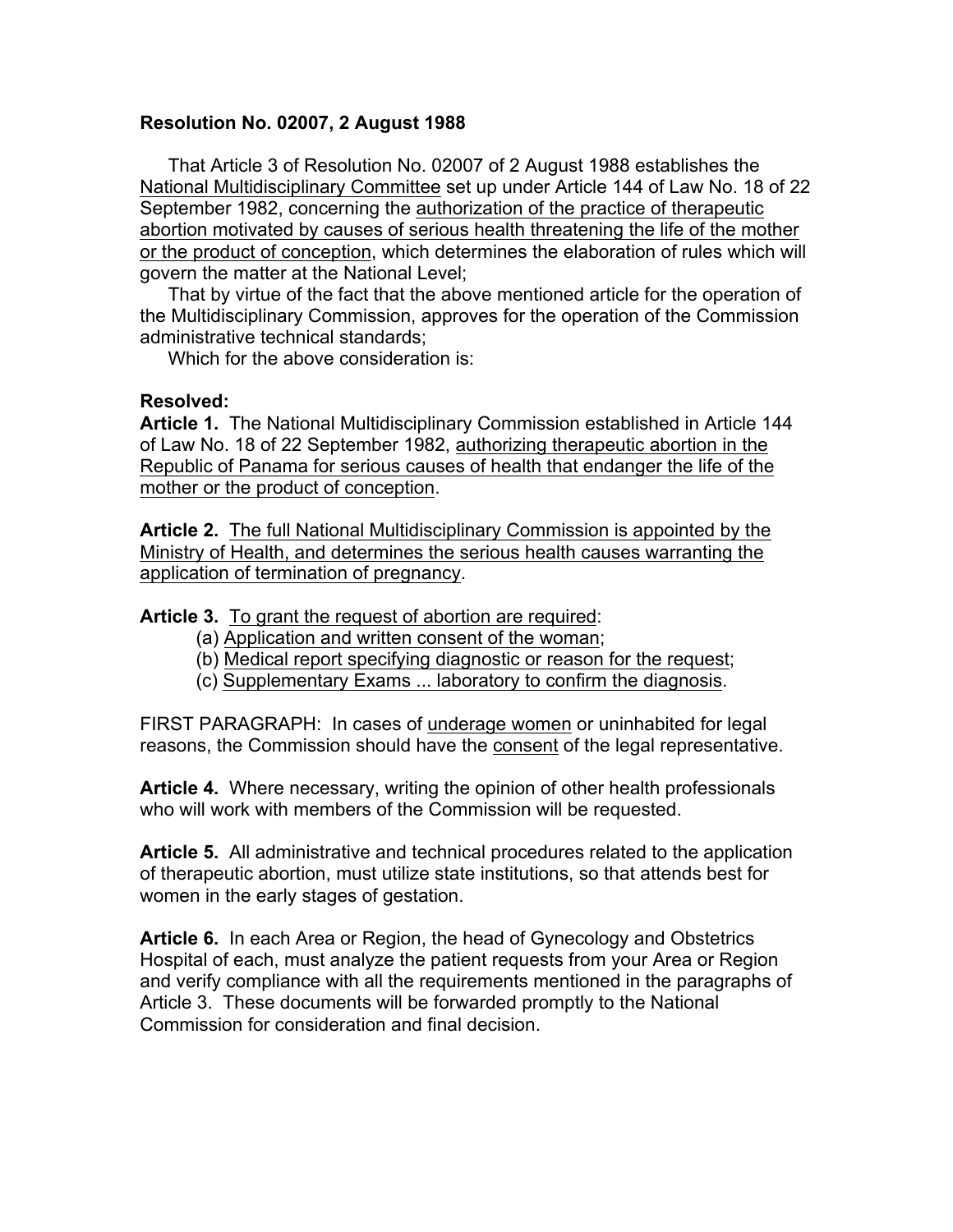**Article 7.** Once the Commission authorizes the abortion, this will take place under the responsibility of physicians and suitable to practice the profession in the country.

**Article 8.** The termination of pregnancy shall be held at the State Hospital, in the Area or Region of Health requested, with prior authorization from the National Multidisciplinary Commission. In the case of the Regions of Darien and San Bias, the surgical interventions will be made in the National Hospitals.

**Article 9.** In no event and under no circumstances may therapeutic abortion be performed without the written permission of the Commission.

**Article 10.** If termination of pregnancy is deemed warranted, the Commission shall issue the authorization for the execution thereof.

**Article 11.** The Commission shall meet as soon as possible whenever a request for abortion is received, and periodically to make rules which will govern the matter at the National Level.

 $\mathcal{L}_\text{max}$  and  $\mathcal{L}_\text{max}$  and  $\mathcal{L}_\text{max}$ 

**Article 12.** This Resolution shall take effect after its approval by the National Commission on Multidisciplinary Therapeutic Abortion.

COMMUNICATE AND COMPLIED (by): Dra. Maria Luisa de Aybar Chief of Maternal Program Dept.. Mother and Child Ministry of Health

Dr. Augusto Bal Chief of Obstetrics Hospital Santo Tomás

Dr. Jaime Lopez Sam Medical Director of the Maternity Hospital Santo Tomás

Dr. Olmos Augutin Chief of Gynecology of the Hospital Santo Tomás

Dr. Jose Moreno Arosemena Chief, Emergency and Maternity Admission Santo Tomás Hospital

Dr. Jorge Lasso De La Vega Head of Department of Gynecology and Obstetrics Metropolitan Hospital Complex C.S.S.